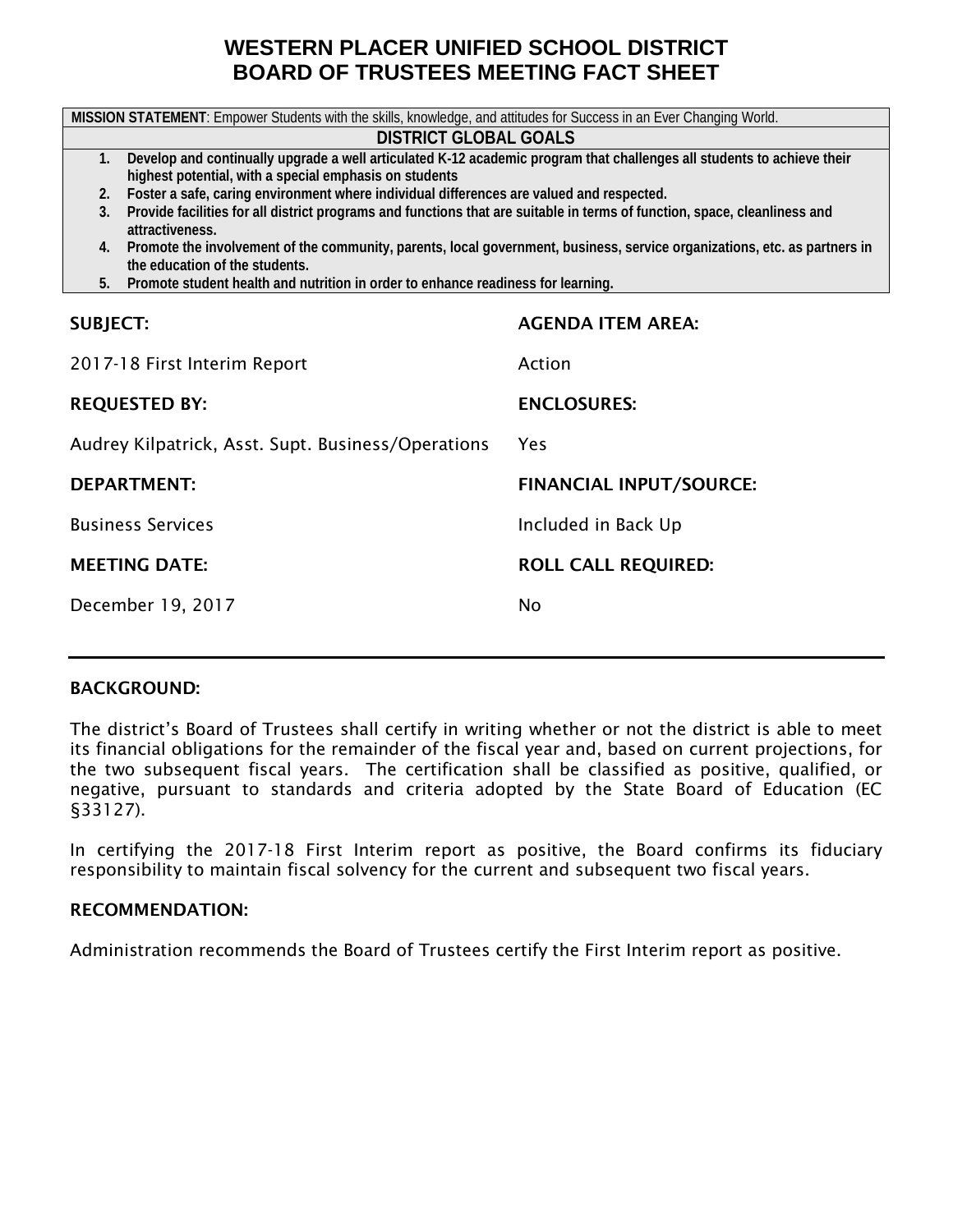The First Interim budget report is a snapshot in time of the local educational agency's (LEA) revenue and expenditure forecasts for the current fiscal year as well as a projection of the two subsequent fiscal years. It is a time to adjust the budget based upon the enacted State Budget and subsequent trailer bills, the closing of the prior fiscal year, and other factors that impact revenue and expenditures. The First Interim report covers the period of time from July 1 through October 31 each fiscal year and must be submitted to the county office of education no later than December 15.

#### BUDGET ASSUMPTIONS:

#### Planning Factors for First Interim and MYPs:

The 2017-18 budget assumptions are used to prepare the 2017-18 Budget and multiyear projections for 2018-19 and 2019-20 fiscal years. Placer County Office of Education (PCOE) provides districts with a Common Message letter outlining basic assumptions for the First Interim Budget. PCOE has recommended that each district use State Dept. of Finance (DOF) gap funding percentages as estimated by DOF and provided in the Fiscal Crisis and Management Assistance Team (FCMAT) LCFF Calculator.

Additionally, PCOE is recommending the district incorporate projection information from FCMAT and School Services of California (SSC) Dartboard for specific budget circumstances for our individual district. Every district receives differing amounts of revenue through the LCFF funding model and has its own particular set of financial risk factors. It is important that all districts continue to assess their individual situations and plan accordingly to maintain fiscal solvency. Key planning factors for LEAs to incorporate into the 2017-18 budget and multiyear projections are listed on the next page and based on the latest information available.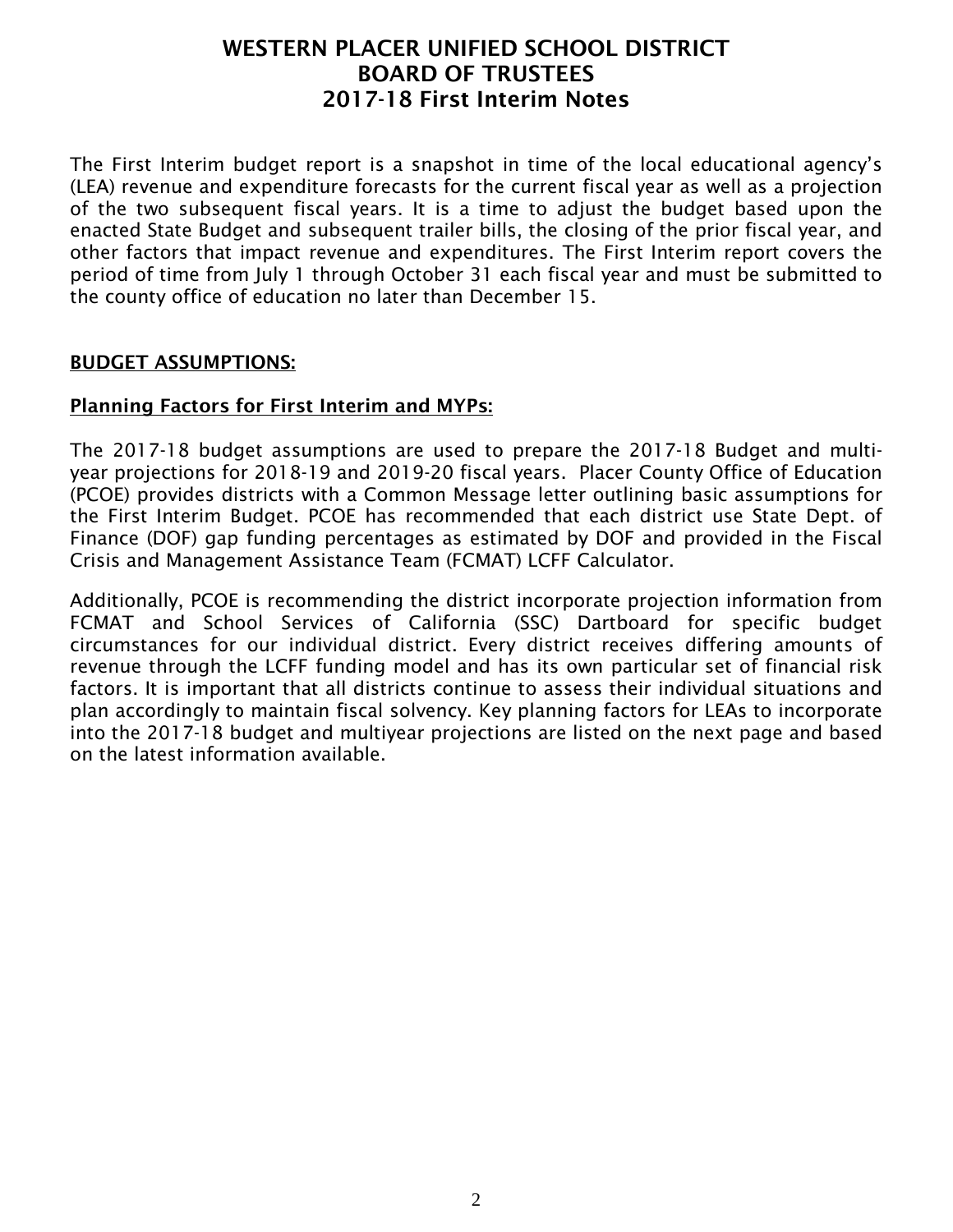#### GENERAL FUND BUDGET ASSUMPTIONS FIRST INTERIM AND MYP - Revenues

District assumptions for the 2017-18 First Interim budget year and future multi-years are conservative with projected LCFF GAP funding estimates per State Dept. of Finance estimates, projected COLAs, an increase in projected enrollment growth of 75 students in 2017-18 and an ADA percentage yield down to 95.8% in 2017-18.

|                                      | 17/18        |            |            |                                                  |
|--------------------------------------|--------------|------------|------------|--------------------------------------------------|
|                                      | <b>First</b> | 18/19      | 19/20      |                                                  |
|                                      | Interim      | Projection | Projection |                                                  |
| <b>Enrollment</b>                    | 6,953        | 7,022      | 7,093      | Based on 16/17 Actual Enrollment and Projections |
| <b>ADA Yield</b>                     | 95.8%        | 95.8%      |            | 95.8% Based on Historical Rates                  |
| <b>ADA</b>                           | 6,680        | 6,747      | 6,815      | <b>Enrollment X ADA Yield</b>                    |
| % Increase (Decrease) Enrollment     | 1.1%         | 1.0%       |            | 1.0% Based on Historical Rates                   |
| # Increase (Decrease) Enrollment     | 75           | 70         | 70         |                                                  |
| <b>Statutory COLA %</b>              | 1.56%        | 2.15%      |            | 2.35% Per PCOE Common Message                    |
| <b>LCFF Entitlement Factors:</b>     |              |            |            |                                                  |
| <b>Base Grant - Grades K-3</b>       | \$7,193      | \$7,348    |            | \$7,521 Per LCFF Calculator                      |
| <b>Base Grant - Grades 4-6</b>       | \$7,301      | \$7,458    |            | \$7,633 Per LCFF Calculator                      |
| <b>Base Grant - Grades 7-8</b>       | \$7,518      | \$7,680    |            | \$7,860 Per LCFF Calculator                      |
| <b>Base Grant - Grades 9-12</b>      | \$8,712      | \$8,899    |            | \$9,108 Per LCFF Calculator                      |
| Grade Span Funding (K-3 CSR & 9-     | \$748        | \$764      |            | \$782 Per LCFF Calculator                        |
| Supplemental Grants (% Adj. Base)    | 20%          | 20%        |            | 20% Per LCFF Calculator                          |
| <b>Concentration Grants</b>          | 50%          | 50%        |            | 50% Per LCFF Calculator                          |
| <b>Concentration Grant Threshold</b> | 55%          | 55%        |            | 55% Per LCFF Calculator                          |
| <b>LCFF Gap Closed Percentage</b>    | 43.19%       | 66.12%     |            | 64.92% Per LCFF Calculator                       |
| <b>LCFF Entitlement per ADA</b>      | 8,322        | 8,603      |            | 8,825 Per LCFF Calculator                        |
| <b>LCFF Funding</b>                  | 55,588,146   | 58,039,880 |            | 60,134,604 Per LCFF Calculator                   |
| <b>Property Tax change</b>           | 3.92%        | 3.00%      |            | 3.00% County Taxes Report/3-Yr Ave.              |
| <b>Est. Property Taxes</b>           | 46,962,900   | 48,371,787 |            | 49,822,941 Actuals/3-Yr Average                  |
| <b>State LCFF Supplemental Funds</b> | 3,243,714    | 3,470,471  | 3,640,837  | Per LCFF Calculator                              |
| <b>Federal Revenue</b>               | 0%           | 0%         |            | 0% Per PCOE Common Message                       |
| <b>Categorical COLA</b>              | 1.56%        | 2.15%      |            | 2.35% Per PCOE Common Message                    |
| <b>Lottery Unrestricted/ADA</b>      | \$146.00     | \$146.00   |            | \$146.00 Per PCOE Common Message                 |
| <b>Lottery Restricted/ADA</b>        | \$48.00      | \$48.00    |            | \$48.00 Per PCOE Common Message                  |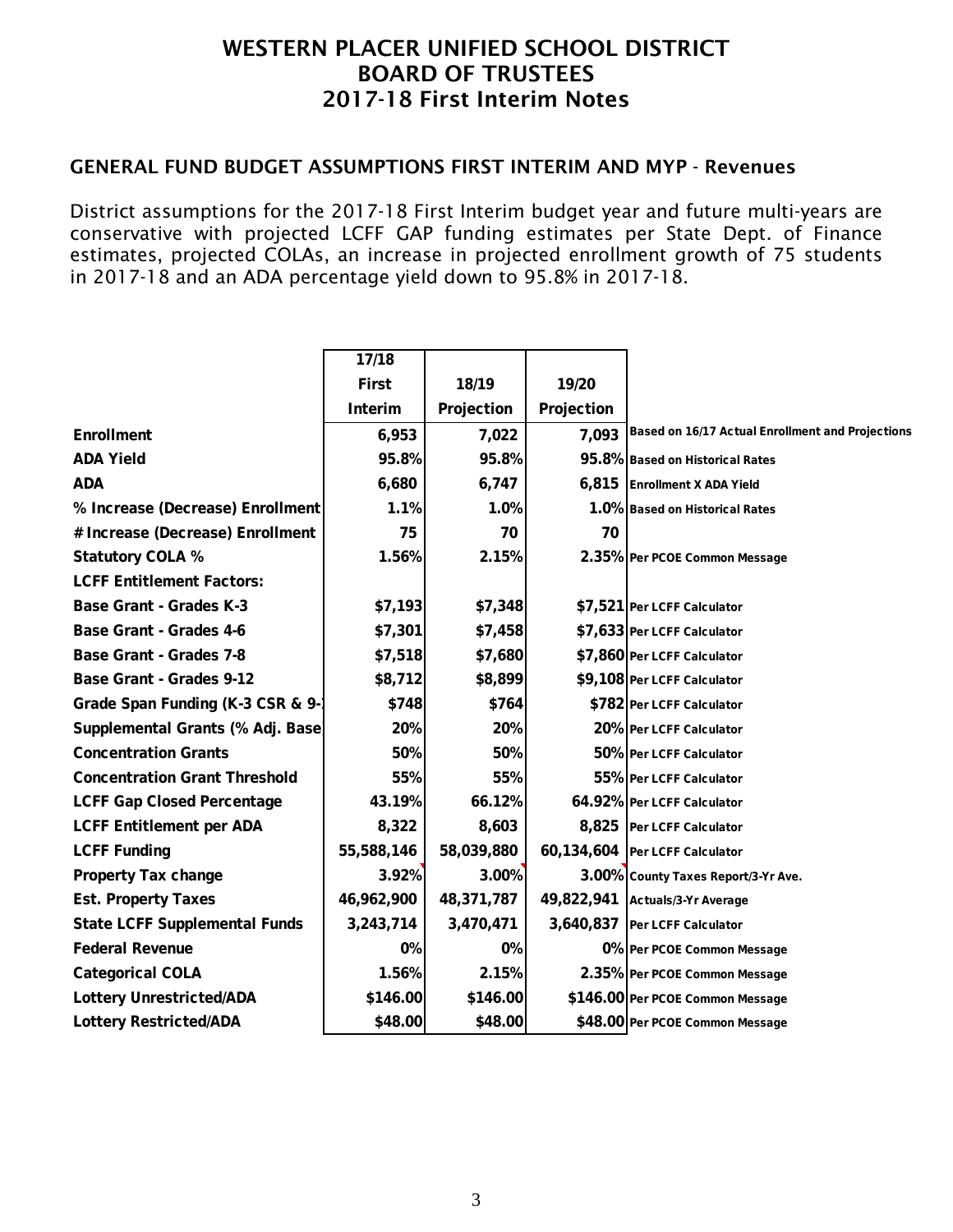#### GENERAL FUND BUDGET ASSUMPTIONS FIRST INTERIM AND MYP - EXPENDITURES

|                                          | 17/18          |    |              |             |                                                      |
|------------------------------------------|----------------|----|--------------|-------------|------------------------------------------------------|
|                                          | <b>First</b>   |    | 18/19        | 19/20       |                                                      |
|                                          | <b>Interim</b> |    | Projection   | Projection  |                                                      |
| <b>EXPENDITURES</b>                      |                |    |              |             |                                                      |
| <b>Certificated New Positions - FTE</b>  | 3.5            |    | 2.0          | 2.0         | <b>Based on Enrollment &amp; Program Projections</b> |
| <b>Estimated Retirements - FTE</b>       | 3.6            |    | 0.0          | 0.0         | <b>Based on Notifications</b>                        |
| Reductions in Staffing - FTE - Tem       | 0.85           |    | 0.0          | 0.0         | <b>Categorically Funded - Title I</b>                |
| <b>Staffing Ratios:</b>                  |                |    |              |             |                                                      |
| <b>TK/Kindergarten</b>                   | 25:1           |    | 25:1         | 25:1        | Per Contract - District-wide                         |
| $1 - 3$                                  | 25:1           |    | 25:1         | 25:1        | Per Contract - District-wide                         |
| $4 - 5$                                  | 31:1           |    | 31:1         | 31:1        | <b>Per Contract</b>                                  |
| $6 - 8$                                  | 32:1           |    | 32:1         | 32:1        | <b>Per Contract</b>                                  |
| $9 - 12$                                 | 36:1           |    | 36:1         | 36:1        | <b>Per Contract</b>                                  |
| <b>Certificated Step/Column</b>          | 2.00%          |    | 2.00%        | 2.00%       |                                                      |
| <b>Classified New Positions - FTE</b>    | 2.9            |    | 0.0          | 0.0         | <b>New 18-22 Transition Program</b>                  |
| <b>Estimated Retirements - FTE</b>       | 1.0            |    | 0.0          | 0.0         |                                                      |
| <b>Reductions in Staffing - FTE</b>      | 0.94           |    | 0.0          | 0.0         | <b>Categorically Funded - Title I</b>                |
| <b>Classified Step/Column</b>            | 1.10%          |    | 1.10%        | 1.10%       |                                                      |
| <b>Health Benefits</b>                   | 0.0%           |    | 0.0%         | 0.0%        | <b>Contribution Capped</b>                           |
| <b>CalPERS Employer Rate</b>             | 15.531%        |    | 18.10%       | 20.80%      | Per PCOE Common Message                              |
| <b>CalSTRS Employer Rate</b>             | 14.43%         |    | 16.28%       | 18.13%      | Per PCOE Common Message                              |
| <b>Budget Reductions</b>                 |                |    |              | 1,200,000   |                                                      |
| <b>Transfers Out</b>                     | 173,360        |    | 23,360       | 23,360      | To Fund 17 - Wetland Reserve                         |
| <b>Designated for Economic Uncertail</b> |                | 3% | 3%           | 3%          |                                                      |
| <b>Deferred Maintenance Reserve</b>      | 160,226        |    | 160,226      | 160,226     | <b>Reserved for Roofing Needs</b>                    |
| <b>Site Allocations:</b>                 |                |    |              |             |                                                      |
| Elementary                               | 47.00<br>\$    |    | \$<br>47.00  | \$<br>47.00 |                                                      |
| <b>Middle School</b>                     | \$<br>58.50    |    | \$<br>58.50  | \$<br>58.50 |                                                      |
| <b>High School</b>                       | \$<br>83.75    |    | 83.75<br>\$  | \$<br>83.75 |                                                      |
| Lottery per teacher                      | \$<br>500.00   |    | \$<br>500.00 | \$          | 500.00 Per Contract                                  |

Expenditure assumptions include changes to the budget to increase specific classified positions in the 2017-18 budget totaling approximately \$115,000. Unrestricted general funds were used for these budget items.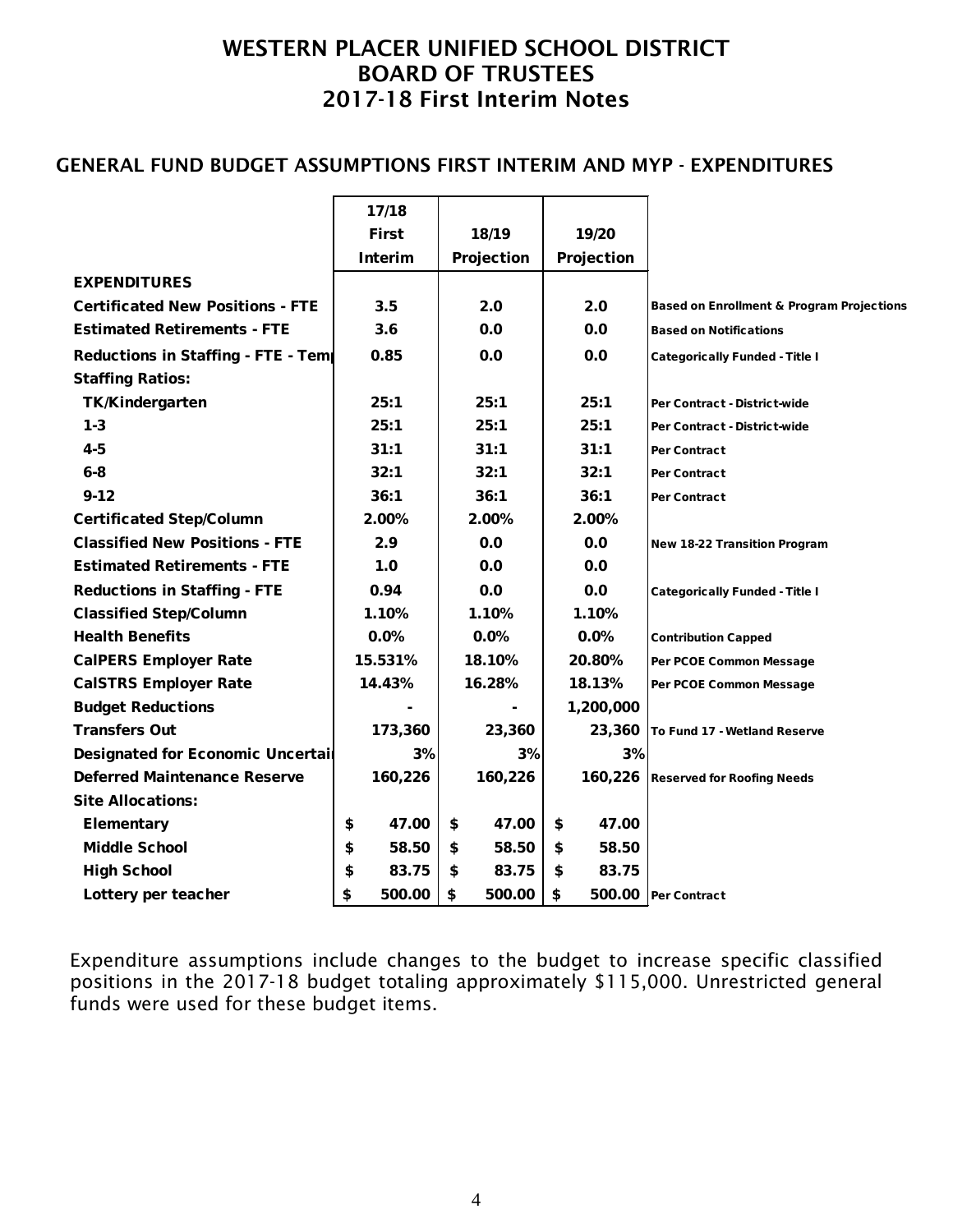#### Local Control Funding Formula

The State Budget included nearly \$1.4 billion for continued implementation of the Local Control Funding Formula (LCFF). Full implementation of the LCFF is anticipated to be complete by 2020-21. While the economy has improved quickly over the last few years, both the Governor and the Department of Finance continue to remind educational entities that an economic downturn is inevitable and would negatively affect school funding.

#### One-Time Funding

The State Budget included more than \$877 million in fully discretionary one-time Proposition 98 funding for school districts, charter schools, and COEs, equivalent to \$147.32 per ADA. These funds are included in 2017-18 First Interim revenues and expenditures.

#### Other State Programs

As at budget adoption, a cost of living adjustment (COLA) of 1.56% is reflected for LCFF funding and Special Education funding.

#### PROPOSED BUDGET:

The 2017-18 First Interim budget, presented on the following page, is built from assumptions from the State-adopted budget, federal and local revenue projections, district historical data, SSC dartboard, FCMAT LCFF Calculator and PCOE Common Message.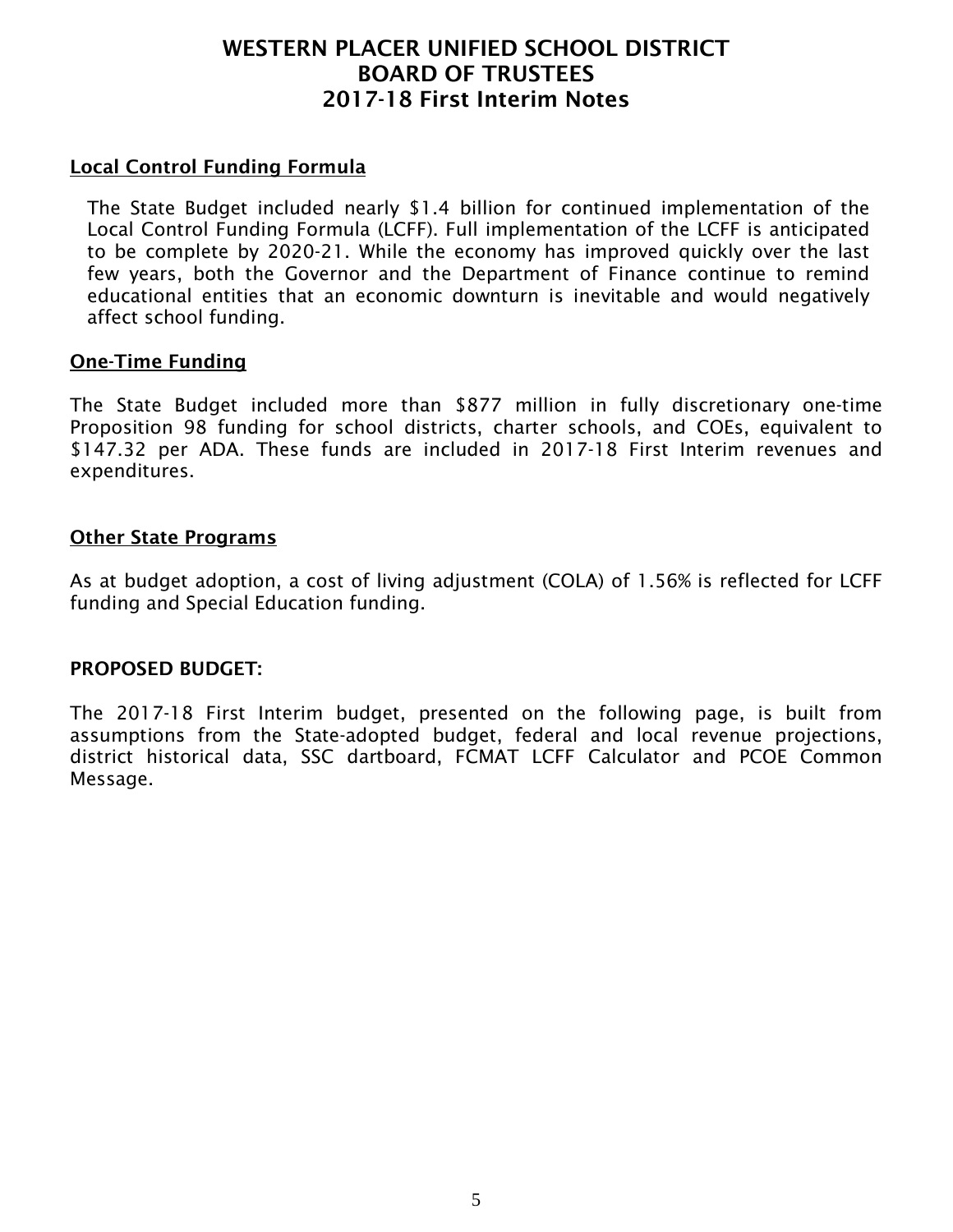The District's 2017-18 First Interim General Fund Budget is presented as follows:

|                                           |                     | <b>First Interim</b><br>2017-18 |               |
|-------------------------------------------|---------------------|---------------------------------|---------------|
|                                           | <b>Unrestricted</b> | <b>Restricted</b>               | Combined      |
| Revenues                                  |                     |                                 |               |
| <b>LCFF Funding</b>                       | 55,588,146          | 984,061                         | 56, 572, 207  |
| <b>Federal Revenue</b>                    | 2,394               | 2,265,919                       | 2,268,313     |
| <b>State Revenue</b>                      | 2,189,099           | 4,145,543                       | 6,334,642     |
| Local Revenue                             | 1,317,564           | 3,024,363                       | 4,341,927     |
| <b>Total Revenue</b>                      | 59,097,203          | 10,419,886                      | 69,517,089    |
| Expenditures                              |                     |                                 |               |
| <b>Certificated Salaries</b>              | 26,823,970          | 5,172,453                       | 31,996,423    |
| <b>Classified Salaries</b>                | 5,900,993           | 3,296,318                       | 9,197,311     |
| <b>Benefits</b>                           | 11,634,242          | 5,624,861                       | 17,259,103    |
| <b>Books and Supplies</b>                 | 5,499,427           | 1,454,735                       | 6,954,162     |
| Other Services & Oper. Exp                | 4,918,717           | 2,813,672                       | 7,732,389     |
| Capital Outlay                            | 68,500              | 512,512                         | 581,012       |
| Other Outgo 7xxx                          | 282,179             | 1,878,994                       | 2,161,173     |
| Transfer of Indirect 73xx                 | (911, 726)          | 908,497                         | (3,229)       |
| <b>Total Expenditures</b>                 | 54,216,302          | 21,662,042                      | 75,878,344    |
| Deficit/Surplus                           | 4,880,901           | (11,242,156)                    | (6,361,255)   |
| Transfers In                              |                     |                                 |               |
| Transfers out                             | (173,360)           |                                 | (173,360)     |
| <b>Contributions to Restricted</b>        | (10,317,961)        | 10,317,961                      |               |
| Net increase (decrease) in Fund Balance   | (5,610,420)         | (924, 195)                      | (6, 534, 615) |
| <b>Beginning Balance</b>                  | 9,166,157           | 1,175,191                       | 10,341,348    |
| <b>Ending Fund Balance</b>                | 3,555,737           | 250,996                         | 3,806,733     |
| <b>Components of Ending Fund Balance</b>  |                     |                                 |               |
| Nonspendable:                             |                     |                                 |               |
| Reserve - Revolving Fund                  | 5,000               |                                 | 5,000         |
| Reserve - Prepaid Expenditures            |                     |                                 |               |
| <b>Restricted:</b>                        |                     |                                 |               |
| Reserve - Designated Programs             |                     | 250,996                         | 250,996       |
| Reserve - Prepaid Expenditures            |                     |                                 |               |
| Unassigned/Unappropriated:                |                     |                                 |               |
| Reserve - Economic Uncertainty @ 3%       | 2,281,551           |                                 | 2,281,551     |
| Reserve - Deferred Maintenance Reserve    | 160,226             |                                 | 160,226       |
| Reserve - Charter Technical Assistance    | 93,812              |                                 | 93,812        |
| Reserve - Unassigned Economic Uncertainty |                     |                                 |               |
| surplus/(deficit)                         | 1,015,148           |                                 | 1,015,148     |
| <b>Total Ending Fund Balance</b>          | 3,555,737           | 250,996                         | 3,806,733     |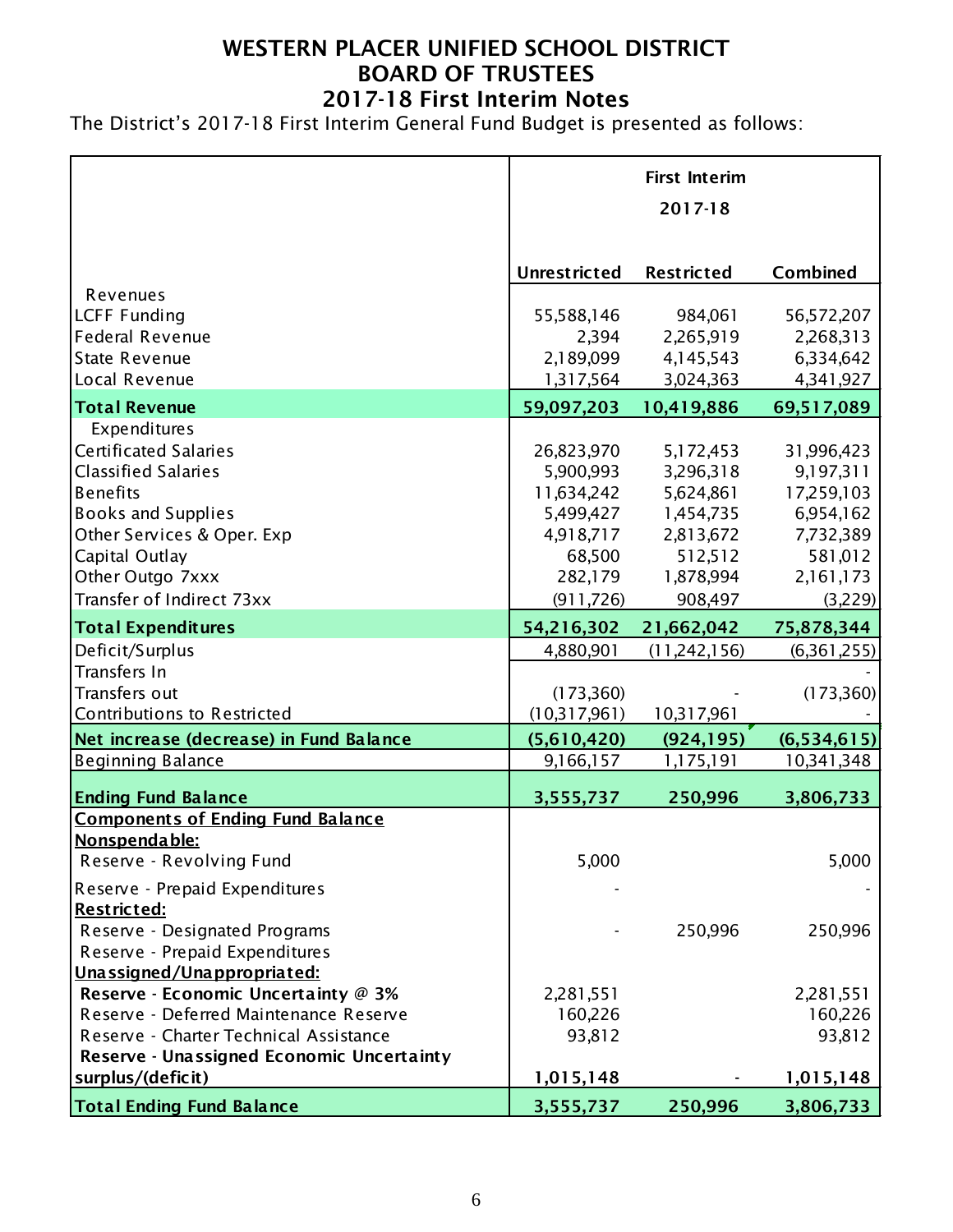## State Adopted Budget vs. First Interim Budget:

Each year our budget is revised as new information becomes available and assumptions are modified. The significant differences between the district's Adopted Budget and First Interim Budget are reflected in the table below and discussed with comments on the following pages.

|                                                        | <b>Adopted Budget</b>  |                     | <b>First Interim</b> |                         |                         |              |
|--------------------------------------------------------|------------------------|---------------------|----------------------|-------------------------|-------------------------|--------------|
|                                                        | 2017-18                |                     | 2017-18              |                         | Adopted vs              |              |
|                                                        |                        |                     |                      |                         | <b>First Interim</b>    |              |
|                                                        |                        |                     |                      |                         | \$                      |              |
|                                                        | Combined               | <b>Unrestricted</b> | <b>Restricted</b>    | Combined                | Variance                |              |
| Revenues                                               |                        |                     |                      |                         |                         |              |
| <b>LCFF Funding</b><br><b>Federal Revenue</b>          | 56,542,881             | 55,588,146<br>2,394 | 984,061<br>2,265,919 | 56,572,207<br>2,268,313 | 29,326<br>$144,233$   2 | $\mathbf{1}$ |
| State Revenue                                          | 2,124,080<br>5,229,684 | 2,189,099           | 4,145,543            | 6,334,642               | $1,104,958$ 3           |              |
| Local Revenue                                          | 3,639,967              | 1,317,564           | 3,024,363            | 4,341,927               | $701,960$ 4             |              |
|                                                        |                        |                     |                      |                         |                         |              |
| <b>Total Revenue</b>                                   | 67,536,612             | 59,097,203          | 10,419,886           | 69,517,089              | 1,980,477               |              |
| Expenditures                                           |                        |                     |                      |                         |                         |              |
| Certificated Salaries                                  | 31,478,529             | 26,823,970          | 5,172,453            | 31,996,423              | $517,894$ 5             |              |
| <b>Classified Salaries</b>                             | 9,002,815              | 5,900,993           | 3,296,318            | 9,197,311               | $194,496$ 6             |              |
| <b>Benefits</b>                                        | 17,184,923             | 11,634,242          | 5,624,861            | 17,259,103              | $74,180$ 7              |              |
| <b>Books and Supplies</b>                              | 3,035,031              | 5,499,427           | 1,454,735            | 6,954,162               | $3,919,131$ 8           |              |
| Other Services & Oper. Exp                             | 6,111,256              | 4,918,717           | 2,813,672            | 7,732,389               | $1,621,133$ 9           |              |
| Capital Outlay                                         | 102,275                | 68,500              | 512,512              | 581,012                 | 478,737 10              |              |
| Other Outgo 7xxx                                       | 1,980,069              | 282,179             | 1,878,994            | 2,161,173               | $181, 104$   11         |              |
| Transfer of Indirect 73xx                              | (3,229)                | (911, 726)          | 908,497              | (3,229)                 |                         |              |
| <b>Total Expenditures</b>                              | 68,891,669             | 54,216,302          | 21,662,042           | 75,878,344              | 6,986,675               |              |
| Deficit/Surplus                                        | (1,355,057)            | 4,880,901           | (11,242,156)         | (6,361,255)             | (5,006,198)             |              |
| Transfers In (\$512,000 From Fund 17)                  |                        |                     |                      |                         |                         |              |
| Transfers out (Eliminate \$200,000 Transfer To Fund 17 | (173,360)              | (173,360)           |                      | (173,360)               |                         |              |
| Contributions to Restricted                            |                        | (10,317,961)        | 10,317,961           |                         |                         |              |
| Net increase (decrease) in Fund Balance                | (1,528,417)            | (5,610,420)         | (924, 195)           | (6,534,615)             | (5,006,198)             |              |
| <b>Beginning Balance</b>                               | 5,300,351              | 9,166,157           | 1,175,191            | 10,341,348              | 5,040,997               |              |
| <b>Ending Fund Balance</b>                             | 3,771,934              | 3,555,737           | 250,996              | 3,806,733               | 34,799                  |              |
| <b>Components of Ending Fund Balance</b>               |                        |                     |                      |                         |                         |              |
| Nonspendable:                                          |                        |                     |                      |                         |                         |              |
| Reserve - Revolving Fund                               | 5,000                  | 5,000               |                      | 5,000                   |                         |              |
| Reserve - Prepaid Expenditures                         |                        |                     |                      |                         |                         |              |
| <b>Restricted:</b>                                     |                        |                     |                      |                         |                         |              |
| Reserve - Designated Programs                          | 156,071                |                     | 250,996              | 250,996                 | 94,925                  |              |
| Reserve - Prepaid Expenditures                         |                        |                     |                      |                         |                         |              |
| Unassigned/Unappropriated:                             |                        |                     |                      |                         |                         |              |
| Reserve - Economic Uncertainty @ 3%                    | 2,071,951              | 2,281,551           |                      | 2,281,551               | 209,600                 |              |
| Reserve - Deferred Maintenance Reserve                 | 156,955                | 160,226             |                      | 160,226                 | 3,271                   |              |
| Reserve - Additional LCFF Supplemental Required        |                        |                     |                      |                         |                         |              |
| Increase Budget 18-19 & 19-20                          | 0                      | 0                   |                      | 0                       |                         |              |
| Reserve - Charter Technical Assistance                 | 93,812                 | 93,812              |                      | 93,812                  |                         |              |
| Reserve - GAP Funding Contingency - Subsequent         |                        |                     |                      |                         |                         |              |
| <b>Budget Year</b>                                     | 0                      | 0                   |                      | 0                       |                         |              |
| Reserve - Unassigned Economic Uncertainty              |                        |                     |                      |                         |                         |              |
| surplus/(deficit)                                      | 1,288,145              | 1,015,148           |                      | 1,015,148               | (272, 997)              |              |
| <b>Total Ending Fund Balance</b>                       | 3,771,934              | 3,555,737           | 250,996              | 3,806,733               | 34,799                  |              |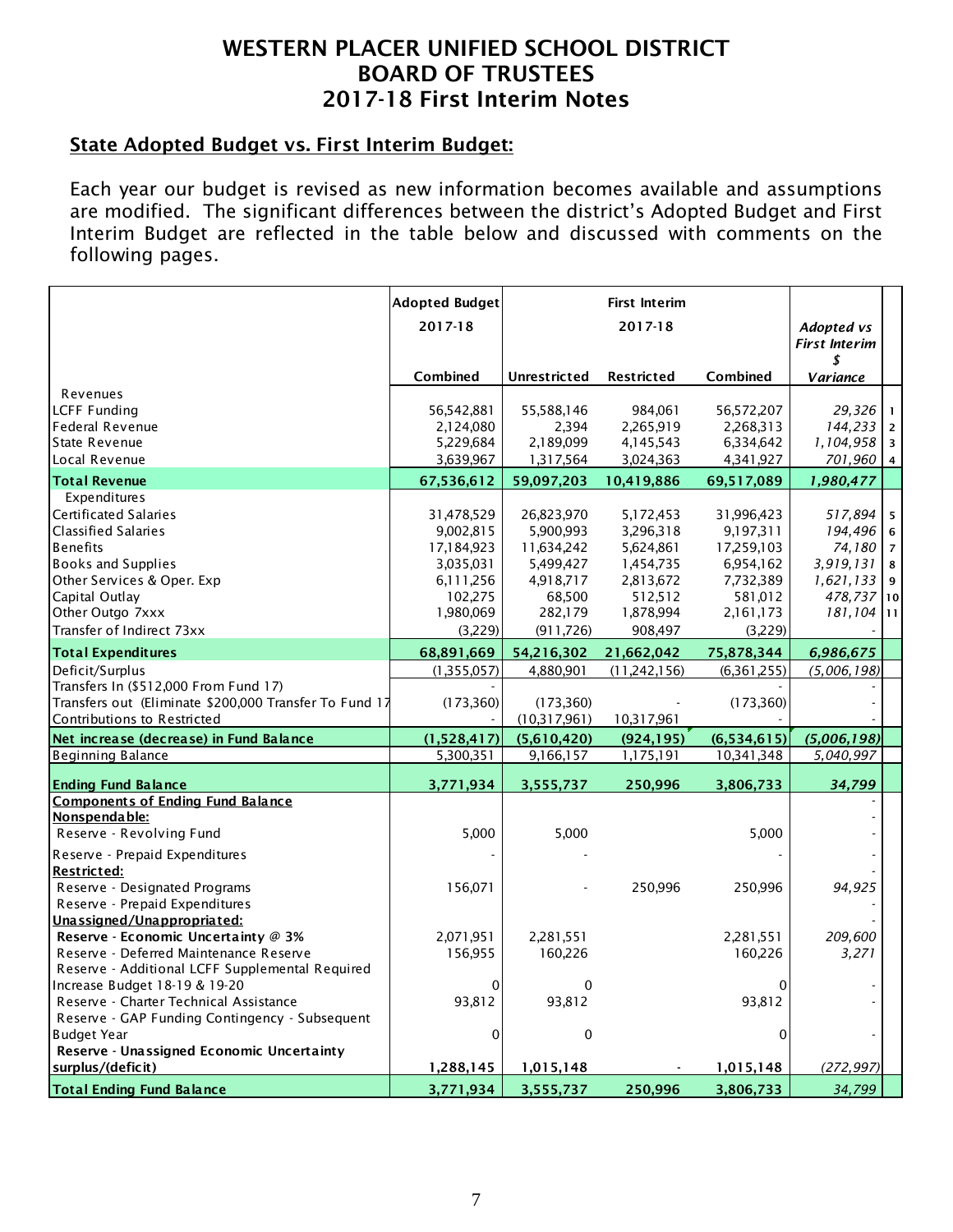## **Major Changes to Fund Balance since Adopted Budget - 2017-18 First Interim Report**

| <b>Budgeted Fund Balance Decrease at Adopted Budget</b>  |           |           | (\$1,528,417) |                |
|----------------------------------------------------------|-----------|-----------|---------------|----------------|
| <b>Revenues</b>                                          |           |           |               |                |
| LCFF Sources - Increase in AB602 property tax allocation |           | 30,000    |               | 1              |
| <b>Federal Revenue</b>                                   |           |           |               |                |
| Carryover of prior year unspent allocations              | 100,000   |           |               |                |
| Medi-Cal revenues (budgeted when received)               | 35,000    |           |               |                |
| Actual Perkins grant award                               | 5,000     |           |               |                |
| Miscellaneous                                            | 5,000     |           |               |                |
| <b>Total Federal Revenue Changes</b>                     |           | 145,000   |               | $\overline{c}$ |
| <b>State Revenue</b>                                     |           |           |               |                |
| One-Time Mandate Funding                                 | 965,000   |           |               |                |
| Increase in Lottery Revenue                              | 35,000    |           |               |                |
| Increase in ASES allocation                              | 35,000    |           |               |                |
| State Assessment apportionment fees                      | 10,000    |           |               |                |
| Carryover of prior year unspent allocations              | 375,000   |           |               |                |
| Transfer PCOE CTEIG to local revenue                     | (315,000) |           |               |                |
| <b>Total State Revenue changes</b>                       |           | 1,105,000 |               | 3              |
| Local Revenue                                            |           |           |               |                |
| <b>TRANs revenues</b>                                    | 40,000    |           |               |                |
| Transfer PCOE CTEIG from state revenue                   | 315,000   |           |               |                |
| Increase in AB602 apportionment transfer                 | 80,000    |           |               |                |
| <b>CRANE</b> allocation                                  | 80,000    |           |               |                |
| SIG Wellness grant                                       | 25,000    |           |               |                |
| <b>MAA Revenues</b>                                      | 20,000    |           |               |                |
| Increase in charter school oversight revenue             | 20,000    |           |               |                |
| Other revenues                                           | 10,000    |           |               |                |
| Carryover of prior year unspent allocations              | 110,000   |           |               |                |
| <b>Total Local Revenue changes</b>                       |           | 700,000   |               | 4              |
| <b>Total Change in Revenues</b>                          |           |           | \$1,980,000   |                |
| Expenditures                                             |           |           |               |                |
| <b>Certificated Salaries</b>                             |           |           |               |                |
| Negotiated salary increase (1.53%)                       | 430,000   |           |               |                |
| Teacher column movement in excess of budget              | 35,000    |           |               |                |
| Temp elementary teacher paid from one-time funds         | 40,000    |           |               |                |
| Budget extra time for teacher training in Supplemental   | 20,000    |           |               |                |
| Transfer of coaching stipends to classified              | (25,000)  |           |               |                |
| Transfers from other objects                             | 20,000    |           |               |                |
| Final position control adjustments                       | (5,000)   |           |               |                |
| <b>Total Certificated Salaries changes</b>               |           | 515,000   |               | 5              |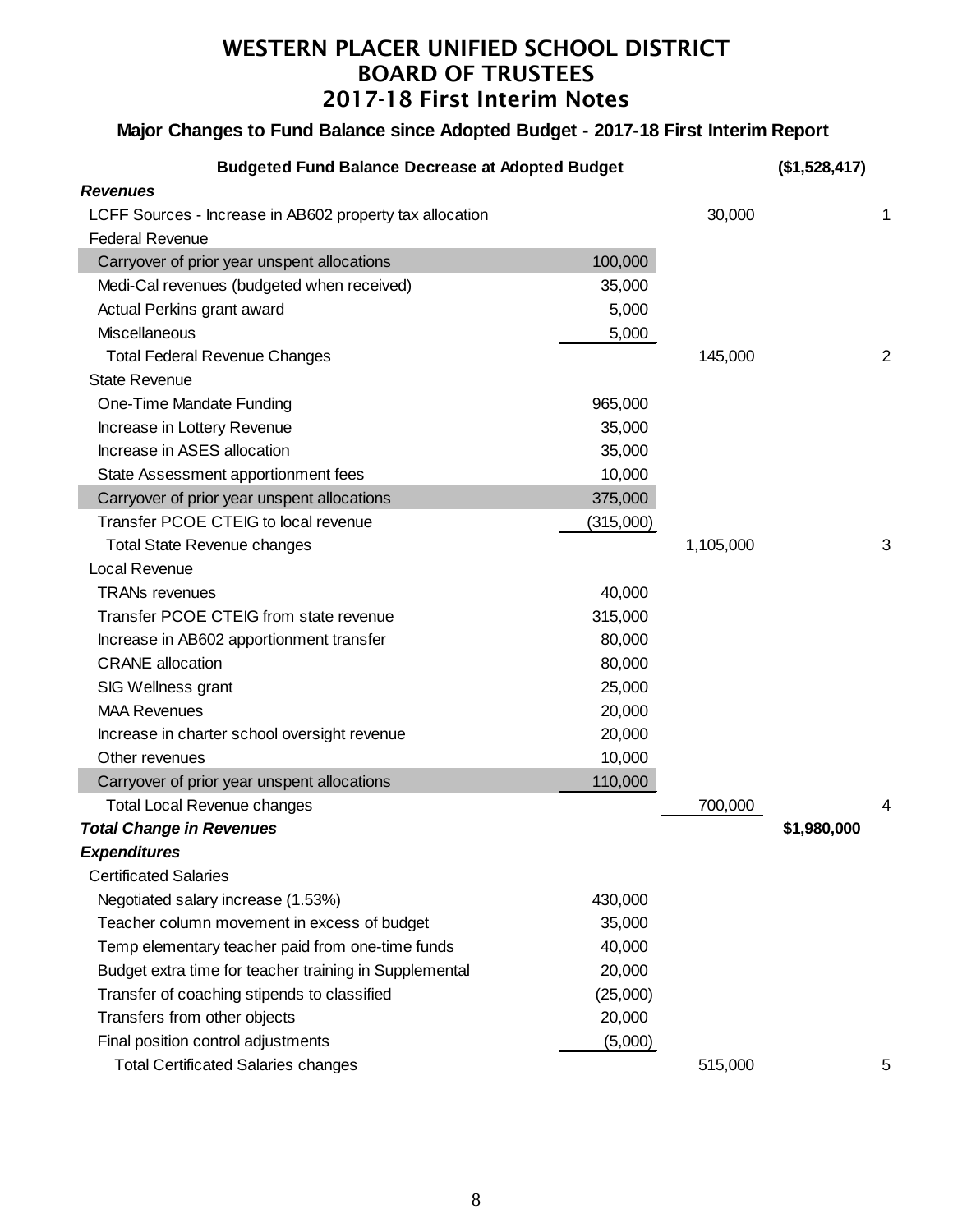**Major Changes to Fund Balance since Adopted Budget - 2017-18 First Interim Report**

| <b>Expenditures</b>                                         |           |           |               |    |
|-------------------------------------------------------------|-----------|-----------|---------------|----|
| <b>Classified Salaries</b>                                  |           |           |               |    |
| Negotiated salary increase (1.53%)                          | 115,000   |           |               |    |
| Increase in Paraprofessionals (1.03 FTE)                    | 25,000    |           |               |    |
| New Paraprofessional Transport Position (.7075 FTE)         | 15,000    |           |               |    |
| Transfer of coaching stipends from certificated             | 25,000    |           |               |    |
| 2017-18 position control adjustments (actual vs. estimate)  | 15,000    |           |               |    |
| <b>Total Classified Salaries changes</b>                    |           | 195,000   |               | 6  |
| <b>Benefits</b>                                             |           |           |               |    |
| Statutory benefits consistent with salary increases         | 130,000   |           |               |    |
| Health benefits change - final position control adjustments | (55,000)  |           |               | 7  |
| <b>Total Benefits changes</b>                               |           | 75,000    |               |    |
| <b>Books and Supplies</b>                                   |           |           |               |    |
| One-Time Mandate Funding                                    | 965,000   |           |               |    |
| C/O of prior year unspent federal funds                     | 25,000    |           |               |    |
| C/O of prior year unspent state funds                       | 2,730,000 |           |               |    |
| C/O of prior year unspent local funds                       | 240,000   |           |               |    |
| C/O of prior-year co-curricular funds                       | 230,000   |           |               |    |
| Lottery, ASES, CRANE revenue increases                      | 35,000    |           |               |    |
| Net transfers to other objects                              | (290,000) |           |               |    |
| Miscellaneous                                               | (15,000)  |           |               |    |
| <b>Total Books and Supplies changes</b>                     |           | 3,920,000 |               | 8  |
| Services & Other Operating Expenditures                     |           |           |               |    |
| Net decrease in nonpublic schools/agencies budgets          | (85,000)  |           |               |    |
| Budget deferred maintenance expenditures                    | 275,000   |           |               |    |
| C/O of prior year unspent federal funds                     | 110,000   |           |               |    |
| C/O of prior year unspent state funds                       | 795,000   |           |               |    |
| C/O of prior year unspent local funds                       | 185,000   |           |               |    |
| <b>TRANs expenditures</b>                                   | 25,000    |           |               |    |
| Legal settlements (Special Education)                       | 30,000    |           |               |    |
| Net transfers from other objects                            | 155,000   |           |               |    |
| Adjust utilities to prior year actual                       | 150,000   |           |               |    |
| <b>Miscellaneous</b>                                        | (20,000)  |           |               |    |
| <b>Total Services and Other Operating Costs</b>             |           | 1,620,000 |               | 9  |
| <b>Capital Outlay</b>                                       |           |           |               |    |
| C/O of prior year unspent state and local funds             | 365,000   |           |               |    |
| Transfer from other objects                                 | 35,000    |           |               |    |
| <b>CRANE</b> grant                                          | 80,000    |           |               |    |
| <b>Total Capital Outlay</b>                                 |           | 480,000   |               | 10 |
| Other Outgo                                                 |           |           |               |    |
| PCOE Special Ed Billback                                    | 140,000   |           |               |    |
| PCOE ROP Billback                                           | 40,000    |           |               |    |
| <b>Total Other Outgo</b>                                    |           | 180,000   |               | 11 |
| <b>Total Change in Expenditures</b>                         |           |           | 6,985,000     |    |
| Rounding                                                    |           |           | (1, 198)      |    |
| <b>Total Change in Budgeted FB</b>                          |           |           | (5,005,000)   |    |
| <b>Budgeted Deficit Spending at First Interim</b>           |           |           | (\$6,534,615) |    |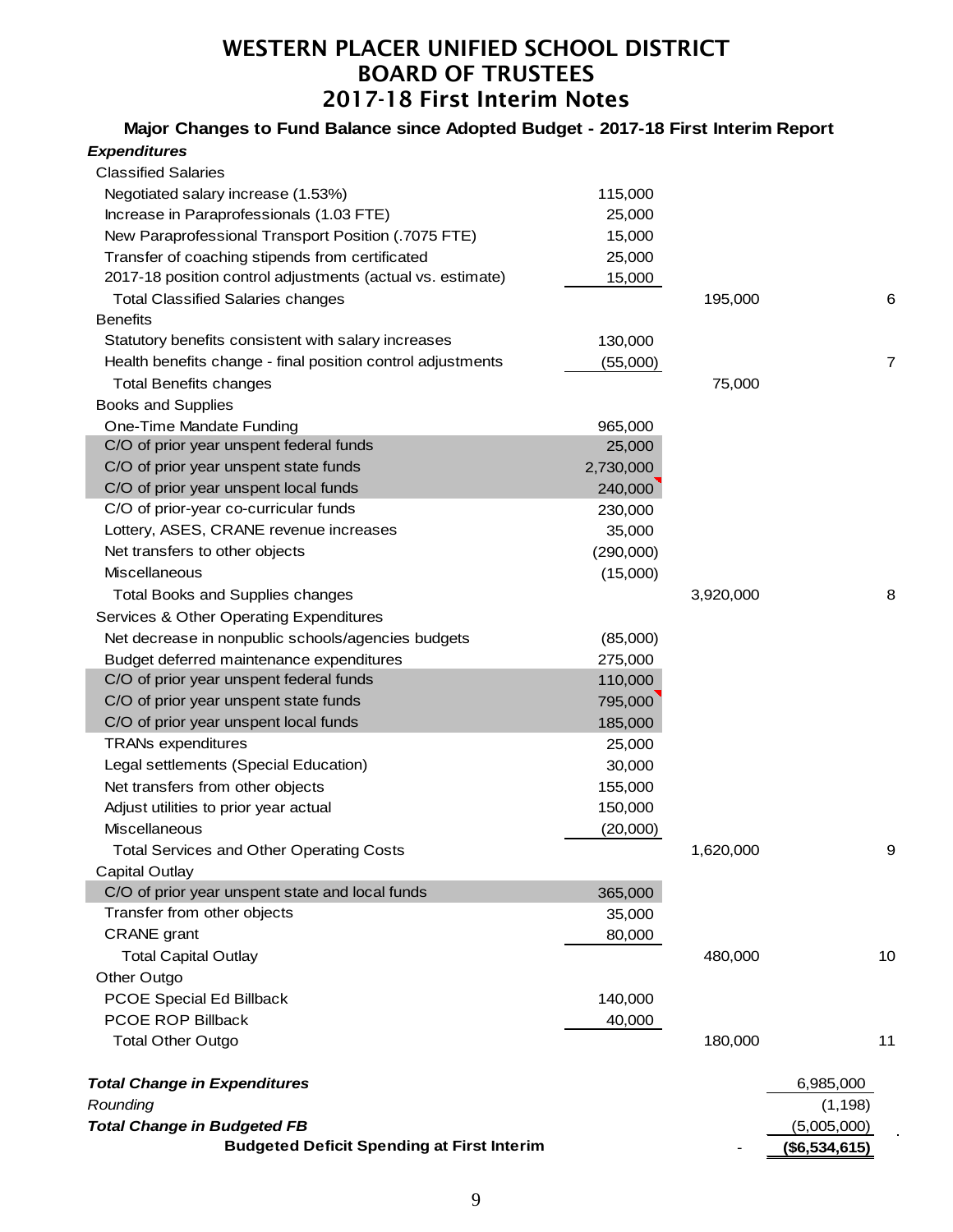## Multi-Year Projections 2017-18, 2018-19 and 2019-20 Budget Years:

The multi-year projections provide a view of the current year and subsequent two years' budgets.

|                                                                                           | Adopted<br><b>Budget</b> | <b>First Interim</b>    | Projection              | Projection              |
|-------------------------------------------------------------------------------------------|--------------------------|-------------------------|-------------------------|-------------------------|
|                                                                                           | 2017-18                  | 2017-18                 | 2018-19                 | 2019-20                 |
|                                                                                           | Combined                 | Combined                | Combined                | Combined                |
| Revenues                                                                                  |                          |                         |                         |                         |
| <b>LCFF Funding</b>                                                                       | 56,542,881               | 56,572,207              | 59,023,941              | 61,118,664              |
| Federal Revenue                                                                           | 2,124,080                | 2,268,313               | 2,132,122               | 2,132,122               |
| <b>State Revenue</b>                                                                      | 5,229,684                | 6,334,642               | 4,631,708               | 4,631,708               |
| Local Revenue                                                                             | 3,639,967                | 4,341,927               | 3,794,289               | 3,794,289               |
| <b>Total Revenue</b>                                                                      | 67,536,612               | 69,517,089              | 69,582,060              | 71,676,783              |
| Expenditures                                                                              |                          |                         |                         |                         |
| Certificated Salaries                                                                     | 31,478,529               | 31,996,423              | 32,622,870              | 33,407,101              |
| <b>Classified Salaries</b><br><b>Benefits</b>                                             | 9,002,815<br>17,184,923  | 9,197,311<br>17,259,103 | 9,273,957<br>18,228,594 | 9,377,970<br>19,305,425 |
| <b>Books and Supplies</b>                                                                 | 3,035,031                | 6,954,162               | 2,406,513               | 2,306,513               |
| Other Services & Oper. Exp                                                                | 6,111,256                | 7,732,389               | 6,238,550               | 6,238,550               |
| Capital Outlay                                                                            | 102,275                  | 581,012                 | 73,650                  | 73,650                  |
| Other Outgo 7xxx                                                                          | 1,980,069                | 2,161,173               | 2,132,214               | 2,132,214               |
| Transfer of Indirect 73xx                                                                 | (3, 229)                 | (3, 229)                | (3, 229)                | (3, 229)                |
| Unidentified Budget Reductions 19-20                                                      |                          |                         |                         | (1, 200, 000)           |
| <b>Total Expenditures</b>                                                                 | 68,891,669               | 75,878,344              | 70,973,119              | 71,638,194              |
| Deficit/Surplus                                                                           | (1, 355, 057)            | (6, 361, 255)           | (1, 391, 059)           | 38,589                  |
| Transfers In (\$512,000 From Fund 17 - 18/19 & 19/20)                                     |                          |                         | 312,000                 | 200,000                 |
| Transfers out (Eliminate \$200,000 Fund 17 Transfer 18-19)                                | (173, 360)               | (173, 360)              | (23, 360)               | (23, 360)               |
| Contributions to Restricted                                                               |                          |                         |                         |                         |
| Net increase (decrease) in Fund Balance                                                   | (1,528,417)              | (6,534,615)             | (1, 102, 419)           | 215,229                 |
| <b>Beginning Balance</b>                                                                  | 5,300,351                | 10,341,348              | 3,806,733               | 2,704,314               |
| <b>Ending Fund Balance</b>                                                                | 3,771,934                | 3,806,733               | 2,704,314               | 2,919,543               |
| <b>Components of Ending Fund Balance</b>                                                  |                          |                         |                         |                         |
| Nonspendable:                                                                             |                          |                         |                         |                         |
| Reserve - Revolving Fund                                                                  | 5,000                    | 5,000                   | 5,000                   | 5,000                   |
| Reserve - Prepaid Expenditures                                                            |                          |                         |                         |                         |
| <b>Restricted:</b>                                                                        |                          |                         |                         |                         |
| Reserve - Designated Programs                                                             | 156,071                  | 250,996                 | 250,996                 | 250,996                 |
| Reserve - Prepaid Expenditures                                                            |                          |                         |                         |                         |
| Unassigned/Unappropriated:                                                                |                          |                         |                         |                         |
| Reserve - Economic Uncertainty @ 3%                                                       | 2,071,951                | 2,281,551               | 2,129,894               | 2,149,847               |
| Reserve - Deferred Maintenance Reserve<br>Reserve - Additional LCFF Supplemental Required | 156,955                  | 160,226                 | 160,226                 | 160,226                 |
| Increase Budget 18-19 & 19-20                                                             | $\overline{0}$           | 0                       | 54,459                  | 224,825                 |
| Reserve - Charter Technical Assistance                                                    | 93,812                   | 93,812                  | 93,812                  | 93,812                  |
| Reserve - GAP Funding Contingency - Subsequent                                            |                          |                         |                         |                         |
| <b>Budget Year</b>                                                                        | 0                        | 0                       | 0                       | $\overline{0}$          |
| Reserve - Unassigned Economic Uncertainty                                                 |                          |                         |                         |                         |
| surplus/(deficit)                                                                         | 1,288,145                | 1,015,148               | 9,927                   | 34,838                  |
| <b>Total Ending Fund Balance</b>                                                          | 3,771,934                | 3,806,733               | 2,704,314               | 2,919,543               |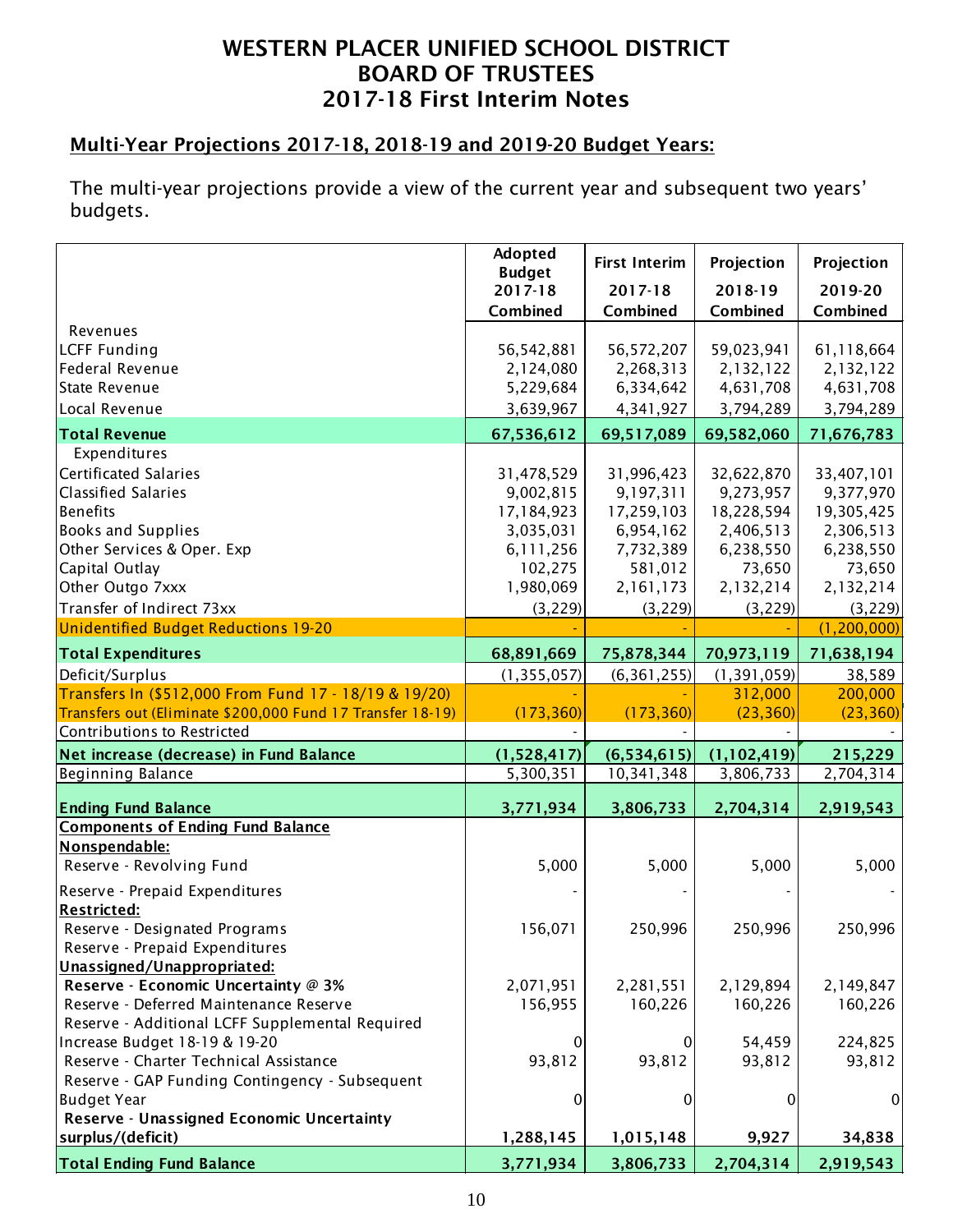The multi-year projections are built with assumptions provided by PCOE Common Message, School Services of California, the State adopted budget, the State Dept. of Finance (DOF), FCMAT LCFF Calculator, federal funding projections and district trends and data.

## Budget Adjustments/Reductions in MYP – 2018-19 and 2019-20

The multi-year projections include proposed adjustments to the budget in 2018-19 and 2019-20. In the 2018-19 fiscal year we are proposing to eliminate the final scheduled \$200,000 transfer of Wetlands Reserve funds back to Fund 17. Also, in 2018-19 and 2019-20 we are proposing to transfer a total of \$512,000 Wetlands Reserve funds from Fund 17 to the General Fund to support the two budget years. Even after the proposed two budget adjustments, the 2019-20 budget year shows necessary budget reductions of approximately \$1.2 million.

#### Local Control Funding Formula

The State Budget included nearly \$1.4 billion for continued implementation of the Local Control Funding Formula (LCFF). Full implementation of the LCFF is anticipated to be complete by 2020-21. While the economy has improved quickly over the last years, both the Governor and the Department of Finance continue to remind educational entities that an economic downturn is inevitable and would negatively affect school funding.

The table below shows the state funded COLA and Gap funding percentages for the eight year LCFF Funding cycle.

|                                                                                                     | 2013-14 | $2014 - 15$ | 2015-16 | 2016-17  | 2017-18 | 2018-19 | 2019-20 | 2020-21 |
|-----------------------------------------------------------------------------------------------------|---------|-------------|---------|----------|---------|---------|---------|---------|
| <b>Annual COLA</b><br>(prefilled as calculated by the<br>Department of Finance, DOF)                | 1.57%   | 0.85%       | 1.02%   | $0.00\%$ | 1.56%   | 2.15%   | 2.35%   | 2.57%   |
| <b>LCFF Gap Closed Percentage</b><br>(prefilled as calculated by the<br>Department of Finance, DOF) | 12.00%  | 30.16%      | 52.56%  | 56.08%   | 43.19%  | 66.12%  | 64.92%  | 100.00% |

While the annual LCFF Gap closure percentage estimates may seem large, the remaining LCFF Gap to fill has shrunk significantly over the last few years. This means that while the Gap-closure percentages will increase it will result in a smaller actual funding increase for school districts. For instance, some may assume that because the 2017-18 Gap factor (43.19%) is fairly close to the 2016-17 factor (56.08%), the amount of new Gap funding districts are receiving is similar. However, the 2017-18 LCFF Gap funding is in fact less than half of the prior year's increase.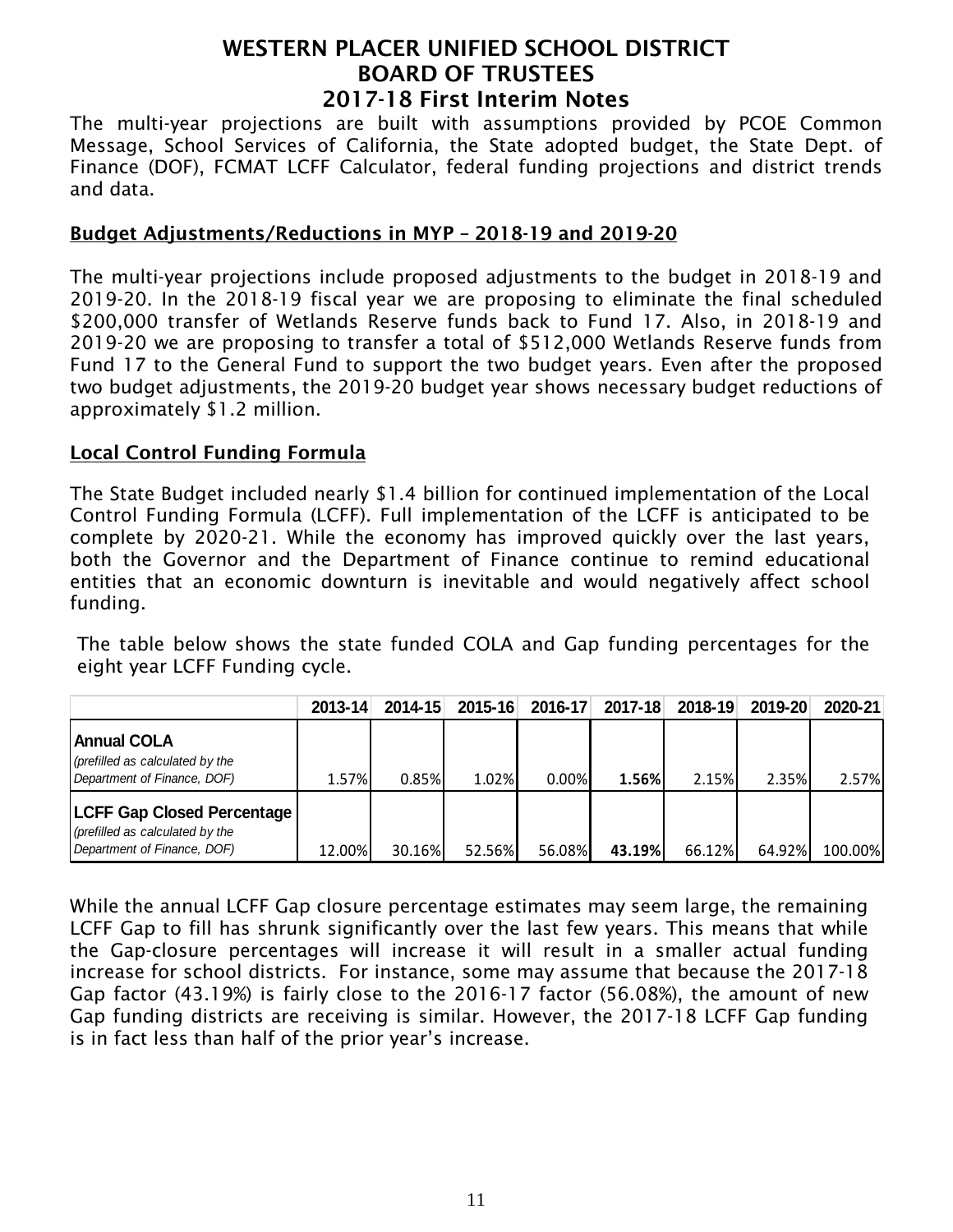This is evident in a side-by-side comparison in the following table showing the District's actual and estimated LCFF Funding per ADA and the net increase per ADA for each year since implementation, and projected through 2020-21. Districts are currently in the fifth of the eight year LCFF Funding formula.

| <b>LCFF Entitlement per ADA</b> |            |            |               |              |              |              |                   |                         |            |  |  |  |
|---------------------------------|------------|------------|---------------|--------------|--------------|--------------|-------------------|-------------------------|------------|--|--|--|
|                                 | 2012-13    | 2013-14    | 2014-15       | 2015-16      | 2016-17      | 2017-18      | 2018-19           | 2019-20                 | 2020-21    |  |  |  |
| <b>Estimated LCFF</b>           |            |            |               |              |              |              |                   |                         |            |  |  |  |
| Sources per ADA                 | \$5,918.96 | \$6.195.36 | \$6,855.59    | \$7,706.74   | \$8,132.69   | \$8,321.76   |                   | \$8,602.76   \$8,824.99 | \$9,170.73 |  |  |  |
| Net Change per ADA              |            | 276.40     | 660.23<br>-\$ | -S<br>851.15 | 425.95<br>-S | 189.07<br>S. | 280.99   \$<br>\$ |                         | 345.74     |  |  |  |
| Net Percent Change              |            | 4.67%      | 10.66%        | 12.42%       | 5.53%        | 2.32%        | 3.38%             | 2.58%                   | 3.92%      |  |  |  |

## CalSTRS and CalPERS Employer Contributions

STRS employer rates increased to 14.43% in 2017-18, up from 12.58% in 2016-17, while Cal PERS increased from 13.888% to 15.531%. No specific state funds are provided for these cost increases. CalPERS is not subject to state law and the CalPERS Board can change rates as needed.

Adopted/projected CalPERS rates are as follows:

|                      | <b>PERS</b><br>Adopted                                          | <b>PERS Projected</b> |                                                                 |  |  |  |  |        |  |
|----------------------|-----------------------------------------------------------------|-----------------------|-----------------------------------------------------------------|--|--|--|--|--------|--|
| <b>Fiscal Year</b>   |                                                                 |                       | 2017-18 2018-19 2019-20 2020-21 2021-22 2022-23 2023-24 2024-25 |  |  |  |  |        |  |
| <b>Employer Rate</b> | $15.53\%$   18.10%   20.80%   23.80%   25.20%   26.10%   26.80% |                       |                                                                 |  |  |  |  | 27.30% |  |

Under current law, once the legislated rates through 2020-21 are achieved, CalSTRS will have the authority to marginally increase or decrease the employer contribution rate. Statutory CalSTRS rates are below:

| <b>STRS Rates Per Legislation</b>                        |  |                                   |  |        |  |  |  |  |  |
|----------------------------------------------------------|--|-----------------------------------|--|--------|--|--|--|--|--|
| 2017-18 2018-19 2019-20<br><b>Fiscal Year</b><br>2020-21 |  |                                   |  |        |  |  |  |  |  |
| <b>STRS Employer Rate</b>                                |  | $14.43\%$   $16.28\%$   $18.13\%$ |  | 19.10% |  |  |  |  |  |

The CalSTRS and CalPERS additional costs associated with the employer rates increase over the next three years as follows:

|                                                                                 | 2017-18              |   | 2018-19              |   | 2019-20              |  |
|---------------------------------------------------------------------------------|----------------------|---|----------------------|---|----------------------|--|
| ISTRS Additional Costs Per Year                                                 | 556,569              |   | 567,700              |   | 579,054              |  |
| <b>PERS Additional Costs Per Year</b>                                           | 98,900               |   | 156,187              |   | 165,793              |  |
|                                                                                 | 655,469              |   | 723,887              |   | 744,847              |  |
| <b>STRS Additional Costs - Cumulative</b><br>PERS Additional Costs - Cumulative | 1,072,429<br>218,016 | S | 1,640,130<br>374,203 | S | 2,219,184<br>539,996 |  |
|                                                                                 | 1,290,445            |   | 2,014,333            |   | 2,759,180            |  |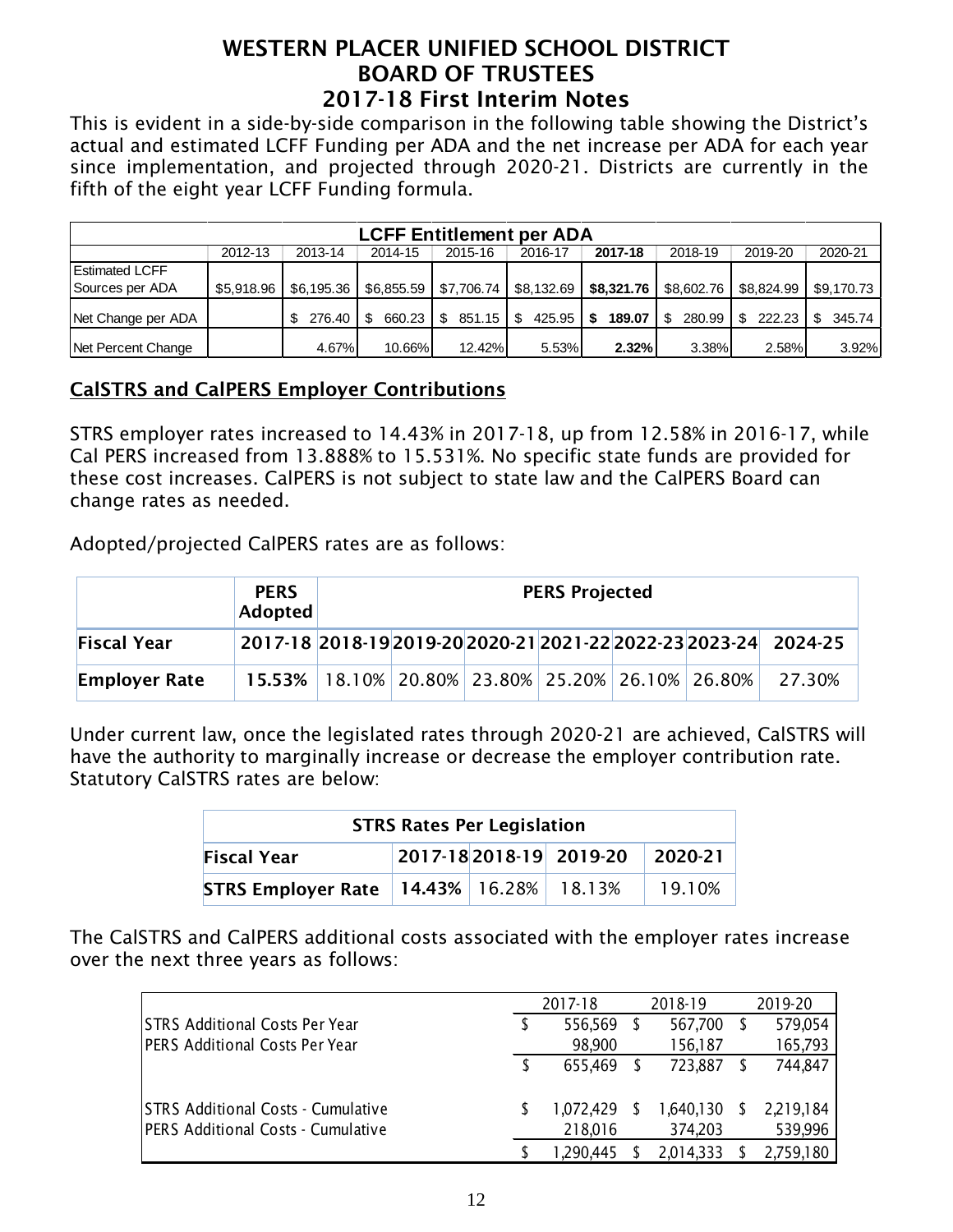#### **Property Taxes**

Property taxes revenues show stabilization and have begun a moderate growth since 2013-14. Property taxes in Placer County had fluctuated with a net decline for a number of years but we saw an increase of approximately 7.0% in property tax receipts last year and anticipate another 3.92% increase in 2017-18 based on P-1 property taxes. Current projections indicate property taxes will increase by a conservative 3% for the 2018-19 and 2019-20 fiscal years.

#### Enrollment and ADA

For the 2016-17 school year, the District enrollment increased by 133 students, a 2.0% increase. With the exception of a one-year decline of 54 students in 2014-15, the District has experienced an average annual enrollment increase of approximately 1.0% over the past seven years. Average Daily Attendance rates (ADA) have ranged from a high of 96.22% in 2015-16 to a low of 95.47% in 2012-13 with an average ADA rate of 95.86% for the last five years.

Enrollment and attendance projections for the current 2017-18 budget year and the next two budget years are listed on the following page:

|                                  | 17/18        |            |            |
|----------------------------------|--------------|------------|------------|
|                                  | <b>First</b> | 18/19      | 19/20      |
|                                  | Interim      | Projection | Projection |
| <b>Enrollment</b>                | 6,953        | 7,022      | 7,093      |
| <b>ADA Yield</b>                 | 95.8%        | 95.8%      | 95.8%      |
| <b>ADA</b>                       | 6,680        | 6,747      | 6,815      |
| % Increase (Decrease) Enrollment | 1.1%         | 1.0%       | 1.0%       |
| # Increase (Decrease) Enrollment | 75           | 70         | 70         |

Any potential reduction in enrollment for the projected opening of the John Adams Charter School in 2018-19 budget year has not been included in the budget at this time. For 2017-18 we have seen a loss of approximately 30 to John Adams Charter School. The final amount will not be known until P-2 enrollment at that time any adjustment will be taken into account in the P-2 enrollment and ADA figures. We will continue to assess the impact in enrollment as the charter adds grades to their school.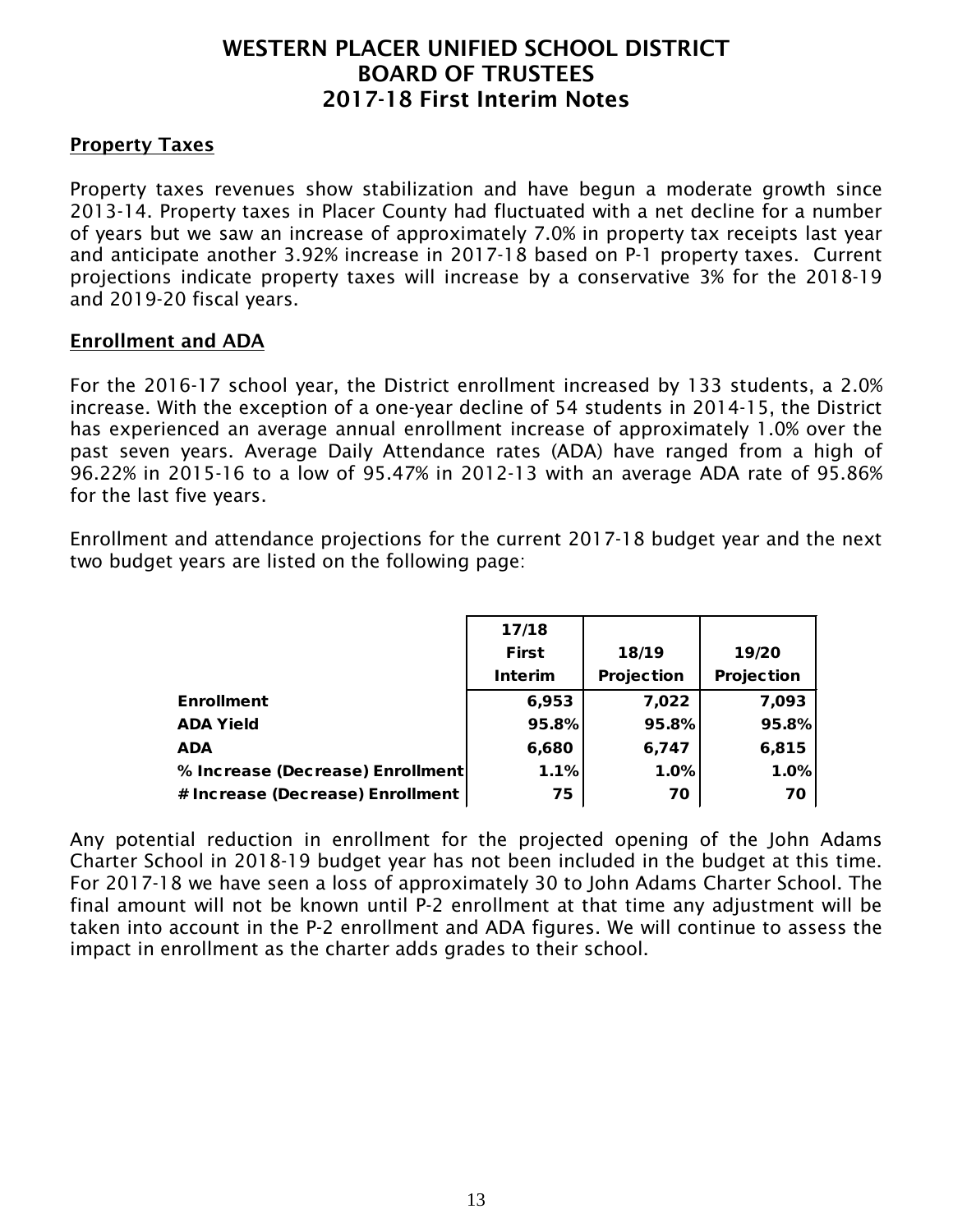



## Enrollment Trends

Over the last five years the district has experienced a decline in elementary grades (TK through  $5<sup>th</sup>$ ) and an enrollment increase in secondary grades ( $6<sup>th</sup>$  through 12th). The enrollment trend for each group from 2013-14 to the current 2017-18 school year (as of September 2017) is as follows:

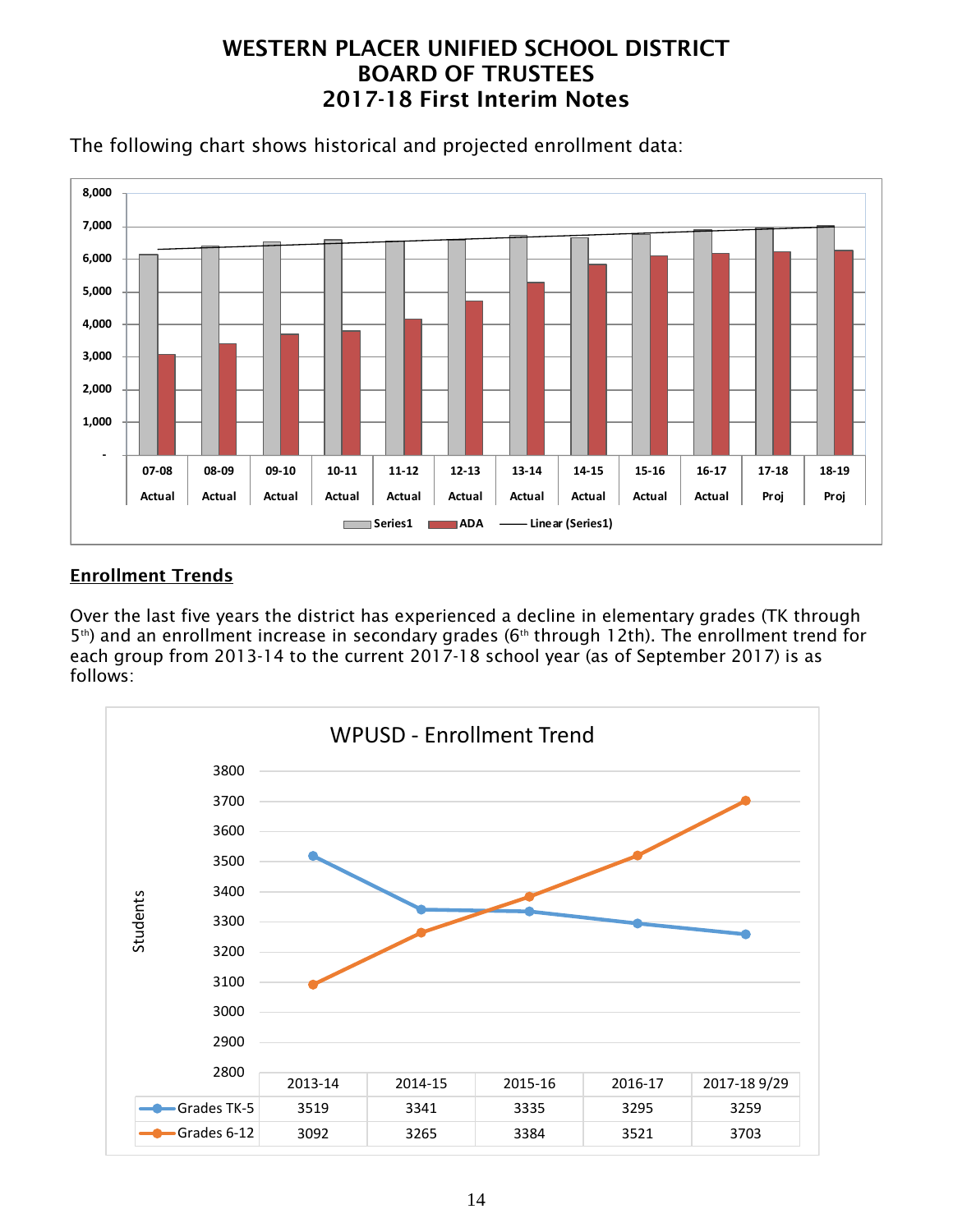Elementary enrollment for grades TK through 5th has decreased by 265 students, from 3,519 students in 2013-14 to 3,259 students in 2017-18. By contrast, secondary enrollment for  $6<sup>th</sup>$  through 12th grades has increased by 621 students from 3,092 students in 2013-14 to 3,703 students in 2017-18. This trend shows that many elementary students appear to be leaving the District before the end of their elementary years. We are also seeing a sharp increase in enrollment at the high school grades. The result of this trend is a declining elementary enrollment and an increasing secondary enrollment. This enrollment trend is concerning, as healthy growth districts show a continual uptick in enrollment trend for all grades beginning with TK or Kindergarten grades and retaining those students through middle school and high school grades.

In order to address this concerning enrollment trend, the Superintendent has created an Elementary Enrollment Task Force Committee of district teachers, administrators and staff to explore the issue, collect and analyze data, create possible solutions, and generate options and recommendations in order to retain and attract elementary students.

Also, at the beginning of the 2017-18 school year, the District began a multi-media marketing campaign to promote the District's educationally rich programs and learning opportunities.

#### Contributions to Restricted Programs

Some categorical programs require contributions from the district unrestricted funds as the funding received does not cover the expenditures for that specific program.

A summary of the change in contributions from 2017-18 Adopted to First Interim Budget is presented below:

| Program                                          | <b>Resource</b> |   | <b>First</b><br><i><b>Interim</b></i> | <b>Adopted</b><br><b>Budget</b> | Change     | Comments                                                                                                                       |
|--------------------------------------------------|-----------------|---|---------------------------------------|---------------------------------|------------|--------------------------------------------------------------------------------------------------------------------------------|
| Special Ed-Basic Grant<br>(PL94-142)             | 3310            | * | \$1,685,635                           | \$1,580,361                     | \$105,274  | Negotiated salary increase, add'l 1.7375<br>FTE paras, final position control<br>adjustments                                   |
| Spec Ed Pre-School                               | 3315            | * | \$21.030                              | \$17,356                        | \$3,674    |                                                                                                                                |
| Special Ed Pre-School                            | 3320            |   | \$2,276                               | \$0                             | \$2,276    |                                                                                                                                |
| <b>Special Education</b>                         | 6500            | * | \$6,731,033                           | \$6,776,759                     | (\$45,726) | Negotiated salary increase, decrease in<br>NPS/NPA budgets, decrease in indirect<br>budget, final position control adjustments |
| Maintenance                                      | 8150            |   | \$1,877,987                           | \$1,877,987                     | \$0        |                                                                                                                                |
| <b>Total Contribution to Restricted Programs</b> |                 |   | \$10,317,961                          | \$10,252,463                    | \$65,498   |                                                                                                                                |
| <b>Total Special Ed Contribution</b>             |                 |   | \$8,439,974                           | \$8,374,476                     | \$65,498   |                                                                                                                                |

## *Contributions to Restricted Programs 2017-18 First Interim and 2017-18 Budget*